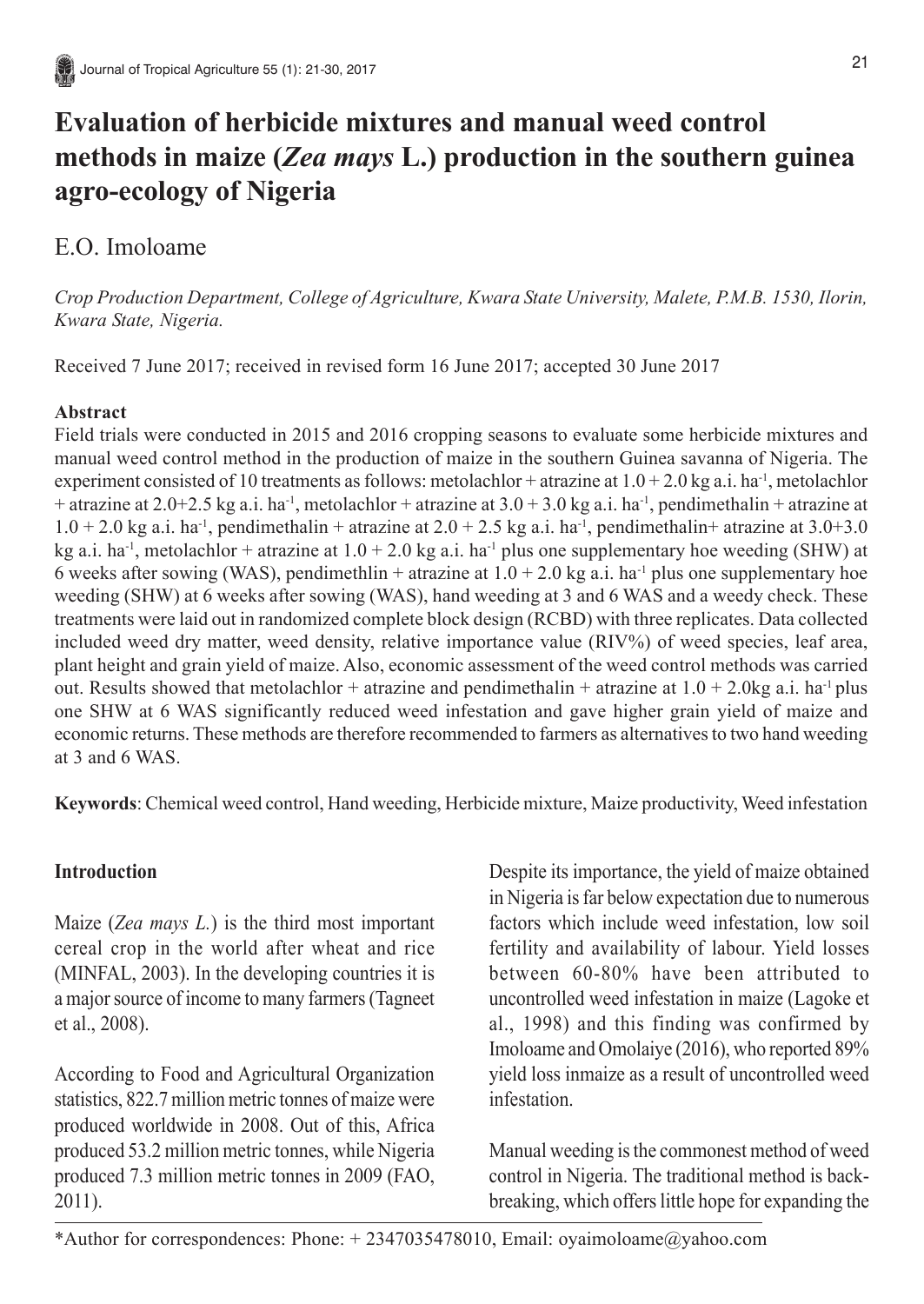present farm size. Hoe weeding is labour intensive, expensive and strenuous. Ekeleme (2009) reported that 25 -55% of the total cost of production is spent on labour and weeding operations.

Chemical weed control is a practical and economic alternative to hand weeding. If herbicide is applied appropriately it could prevent weed infestation from planting to harvesting and promote higher yields by allowing closer crop spacing and therefore higher plant population.

Though chemical weed control has many advantages over hoe weeding, there is the possibility of reducing the herbicide rates in order to cut cost and mitigate the problem of environmental buildup of herbicide residues and herbicide resistant weeds. This calls for Integrated Weed Management (IWM) strategy which is the combination of two or more weed control methods for more effective and efficient weed control than a single method. This approach considers the use of cultural, mechanical and chemical control options that are both feasible in specific cropping systems and permitted by socioeconomic conditions (Norsworthy et al., 2012; Vencill et al., 2012; Ganie et al., 2014)

Most of the available research carried out on methods of weed control in maize have been in the northern Guinea savanna of Nigeria. Also, the high cost of weed control coupled with the high labour demand of hoe weeding and the need to protect the environment has driven the desire for a method of weed control that will not only be safe, effective and efficient in minimizing weed density, but will also lead to higher grain yield of maize.

The objectives of this research were to determine the weed control method that would result in effective and efficient weed control and also give higher grain yield of maize.

### **Materials and Methods**

A field experiment was conducted during the 2015

and 2016 rainy seasons at the Teaching and Research (T&R) Farm of Kwara State University, Malete, (lat. 08°, 71'N; long.04°44'E) at 360 m above sea level**.** The experiment consisted of 10 treatments, namely, metolachlor + atrazine at  $1.0 + 2.0$  kg a.i. ha<sup>-1</sup>, metolachlor + atrazine at  $2.0+2.5$  kg a.i. ha<sup>-1</sup>, metolachlor + atrazine at  $3.0 + 3.0$  kg a.i. ha<sup>-1</sup>, pendimethalin + atrazine at  $1.0 + 2.0$  kg a.i. ha<sup>-1</sup>, pendimethalin + atrazine at  $2.0 + 2.5$  kg a.i. ha<sup>-1</sup>, pendimethalin + atrazine at  $3.0+3.0$  kg a.i. ha<sup>-1</sup>, metolachlor + atrazine at  $1.0 + 2.0$  kg a.i. ha<sup>-1</sup> plus one supplementary hoe weeding ( SHW) at 6 weeks after sowing (WAS), pendimethalin + atrazine at  $1.0 + 2.0$  kg a.i. ha<sup>-1</sup> plus one supplementary hoe weeding (SHW) at 6 weeks after sowing (WAS), hand weeding at 3 and 6 WAS and a weedy check.These treatments were laid out in a randomized complete block design (RCBD) and replicated three times. The maize variety was used was SUWAN-1-SR which was sown on the  $11<sup>th</sup>$  and 14th of July, 2015 and 2016 respectively. The crop was spaced at 75 cm x 25 cm to give a plant population of 53,333 ha-1. Herbicides were applied a day after planting with a CP15 knapsack sprayer and a green nozzle which were calibrated to deliver a spray volume of 250 litre ha-1, Karate insecticide containing 2.5% lambdacyhalothrin at the rate of 30 ml in 10 litres of water was applied three times beginning from 6 WAS to control army worms. Fertilizer was applied at the rate of 120 kg N, 60 kg  $P_2O_5$  and 60 K<sub>2</sub>O. These were provided with a compound fertilizer *viz*., 15:15:15. Harvesting was done on a net plot of 9  $m<sup>2</sup>$  after the rows at the edges on both sides of the gross plot  $(16 \text{ m}^2)$  were discarded to reduce error. The parameters measured included weed density, weed cover score, weed dry weight, plant height, leaf area and grain yield. The relative importance value (RIV) of each weed species was determined after the weeds were collected from the quadrat and before they were oven dried. The RIV was computed as follows:

 $RIV = RD + RF(Weather)$  et al., 1984) 2

Relative density (RD) was determined by dividing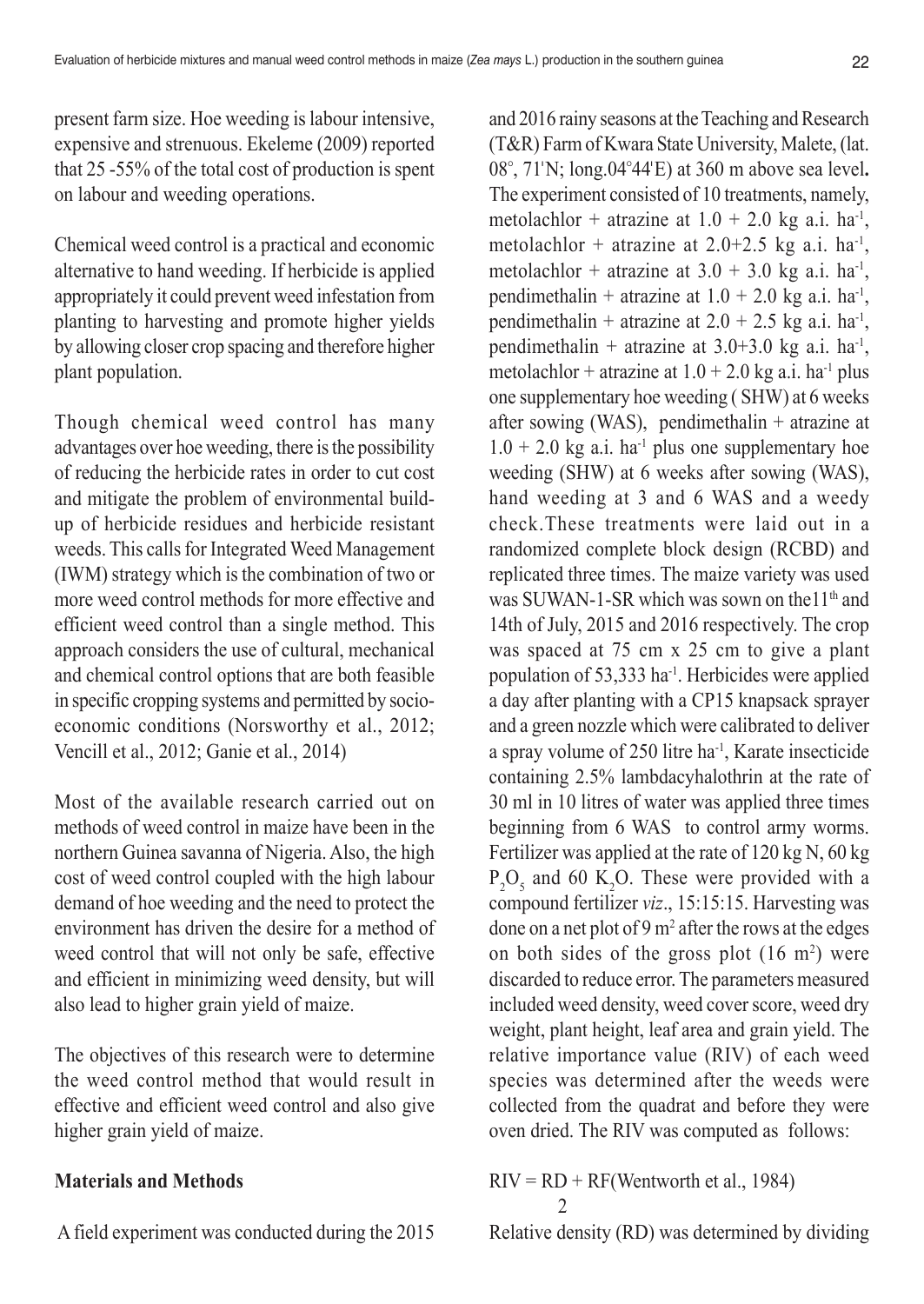the total number of individuals of a weed species in all the quadrats by the total number of all the weed species in all the quadrats multiplied by 100. The percentage relative frequency was calculated as the number of occurrence of a species in all the quadrats divided by the total of occurrence of all species in all the quadrats multiplied by 100 ( Das, 2011).

### *Data analysis*

The data collected was subjected to analysis of variance using Assistat 7.7, 2017 version Statistical Package and where F value was significant, the means were separated using the Duncan's Multiple Range Test (DMRT) at 5% level of probability.

#### *Economic analysis*

The economic analysis was carried out using partial budgeting (Okoruwa et al., 2005) to calculate the gross margin (profit) as follows:

 $GM = TR-VC$  $TR = (Y_S X P_S)$  $VC = M + L$ 

Where:  $GM = Gross margin ha^{-1}$  for each treatment  $TR = Total revenue$ , Naira ha<sup>-1</sup> for each treatment VC= Variable cost, Naira ha-1 for each treatment

 $Y_s$  = maize grain yield (kg ha<sup>-1</sup>) for each treatment Ps = Price of maize per kg The price of 1 kilogram of maize was obtained from the open market to calculate the income per total revenue.

M =Value of material input (seeds, fertilizer, insecticide, herbicide)

L =Value of Labour (land preparation, planting, insecticide, herbicide, and fertilizer application, harvesting, processing and packaging)

The cost: benefit ratio was calculated using the method of Joshua and Gworgwor (2001) as follows:

Cost benefit ratio  $=$   $\frac{TCP}{$ *TCP* $is total cost of$ 

production and I is income per revenue

### **Results and Discussion**

#### *Rainfall*

The total amount of rainfall recorded in 2015 was 1010.5 mm, with the month of September having the highest rainfall, while January, February, April and August had low rainfall. In 2016, higher rainfall of 1,493.4 mm was recorded which was evenly distributed (Fig.1).



*Figure 1*. Monthly rainfall (mm) figures in 2015 and 2016 seasons at the Teaching and Research Farm of Faculty of Agriculture, University of Ilorin, Kwara State, Nigeria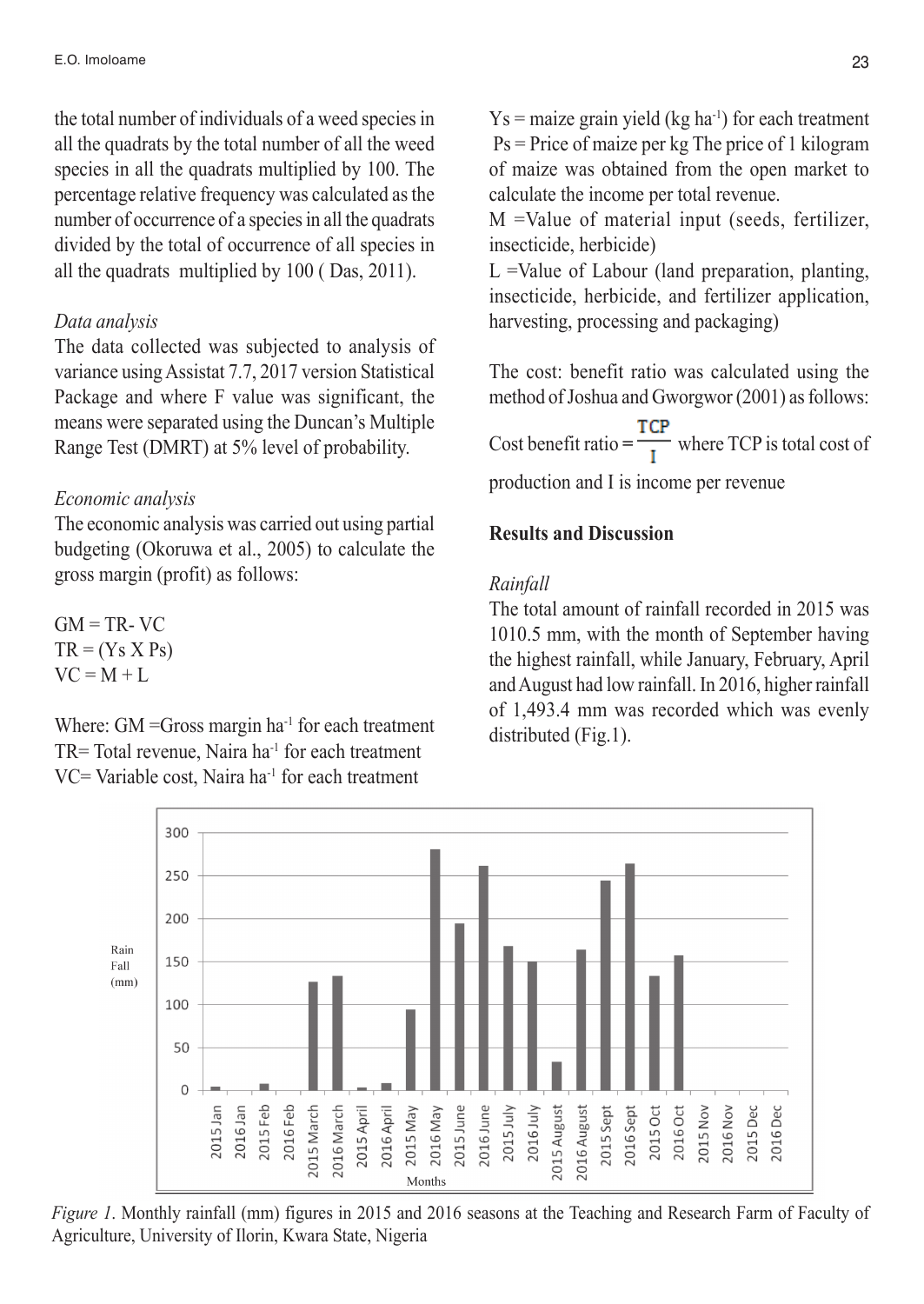# *Physico-chemical analysis of the soil of the experimental site*

The soil at experimental site was sandy loam and slightly acidic. The nitrogen and available phosphorus content of the soil was low and inadequate (Table 1).

*Table 1*. Physico-chemical properties of the soil (0 – 30 cm) collected of the experimental site, 2015

| Soil properties                                            |            |
|------------------------------------------------------------|------------|
| Physical Properties                                        |            |
| Sand $(g \ kg^{-1})$                                       | 812        |
| Silt $(g \ kg^{-1})$                                       | 94.0       |
| Clay $(g \ kg^{-1})$                                       | 94.0       |
| <b>Textural Class</b>                                      | Loamy Sand |
| Chemical Propertiesp                                       |            |
| H in water $(1:2.5)$                                       | 6.2        |
| Total organic carbon $(g \ kg^{-1})$                       | 13.2       |
| Total nitrogen $(g \ kg^{-1})$                             | 1.4        |
| Available phosphorus (mg $kg^{-1}$ )                       | 6.6        |
| Exchangeable cations $(C \text{ mol}^{-1} \text{kg}^{-1})$ |            |
| K                                                          | 0.17       |
| Mg                                                         | 2.23       |
| Ca                                                         | 1.4        |
| Exch. micronutrients (Cmol $kg^{-1}$ )                     |            |
| Mn                                                         | 184.0      |
| Fe                                                         | 82.0       |
| Cu                                                         | 1.68       |
| Zn                                                         | 1.92       |
| Na                                                         | 0.18       |
|                                                            |            |

## *Relative Importance Value (RIV%) at the experimental site*

The relative importance value of weed species infesting the maize crop under each treatment is presented in Table 2. *Paspalum scrobiculatum* was the most dominant weed species both within and across all the treatments at 6 and 12WAS in 2015. The total number of weed species increased across treatments with some broadleaved weeds like *Gomphrena celosoides* and *Hyptis suaveolens* becoming dominant between 6 and 12 WAS (Tables 2 and 3). *Paspalum scrobiculatum* appears to be the most predominant weed species infesting maize within and across treatments at 6 and 12 WAS in maize plot. This could be as a result of the inability of the treatments to fully control this weed species which was also well adapted to the environment.

The adaptive capacity of this weed species made it more persistent and competitive with the maize crop. This is in line with the findings of Imoloame and Omolaiye (2016), that weed species with the highest relative importance value in maize were *Paspalum scobiculatum* and *Digitaria horizontalis*. The significant reduction in the yield of maize in the weedy check could have resulted from the predominance of *Paspalum scrobiculatum*. There was an increase in the number of weeds species at 12 WAS under each treatment. This could have resulted from the germination of more weed species with time as the effect of the herbicides expired. Also, the appearance of broadleaved weeds as dominant weed species at 12 WAS suggest that broadleaved weed flushes comes up later in the season probably because they are buried at a greater depth of the soil. Deat et al. (1980) reported that 60-75% of total grassy weeds as against only 30- 35% broad leaved weeds emerged during first 15 days of an intensively cultivated field in Ivory Coast.

# *Effect of herbicide mixtures and manual weed control on weed dry matter, weed cover and density in maize crop*

Pre-emergence application of pendimethalin + atrazine and metolachlor+ atrazine at  $1.0 + 2.0$  kg a.i. ha-1 plus one SHW at 6 WAS and two hand weedings at 3 and 6 WAS caused a significant reduction in weed dry matter than the other methods of weed control at both 6 and 12 WAS in 2016. (Table 4). Metolachlor + atrazine and pendimethalin + atrazine at  $1.0 + 2.0$  kg a.i. ha<sup>-1</sup> plus one SHW at 6 WAS and hand weeding at 3 and 6 WAS were more effective in significantly reducing both weed density and weed cover compared to the other treatments (Table 5). The ability of metolachlor  $+$ atrazine and pendimethalin + atrazine at  $1.0 + 2.0$ kg a.i. ha<sup>-1</sup> plus one SHW at 6 WAS and two hand weeding at 3 and 6 WAS to significantly reduce weed dry matter, weed density and weed cover proves the effectiveness and efficacy of these weed control methods. These different herbicide mixtures plus one SHW can be used in rotation for effective weed control in maize. The integration of herbicides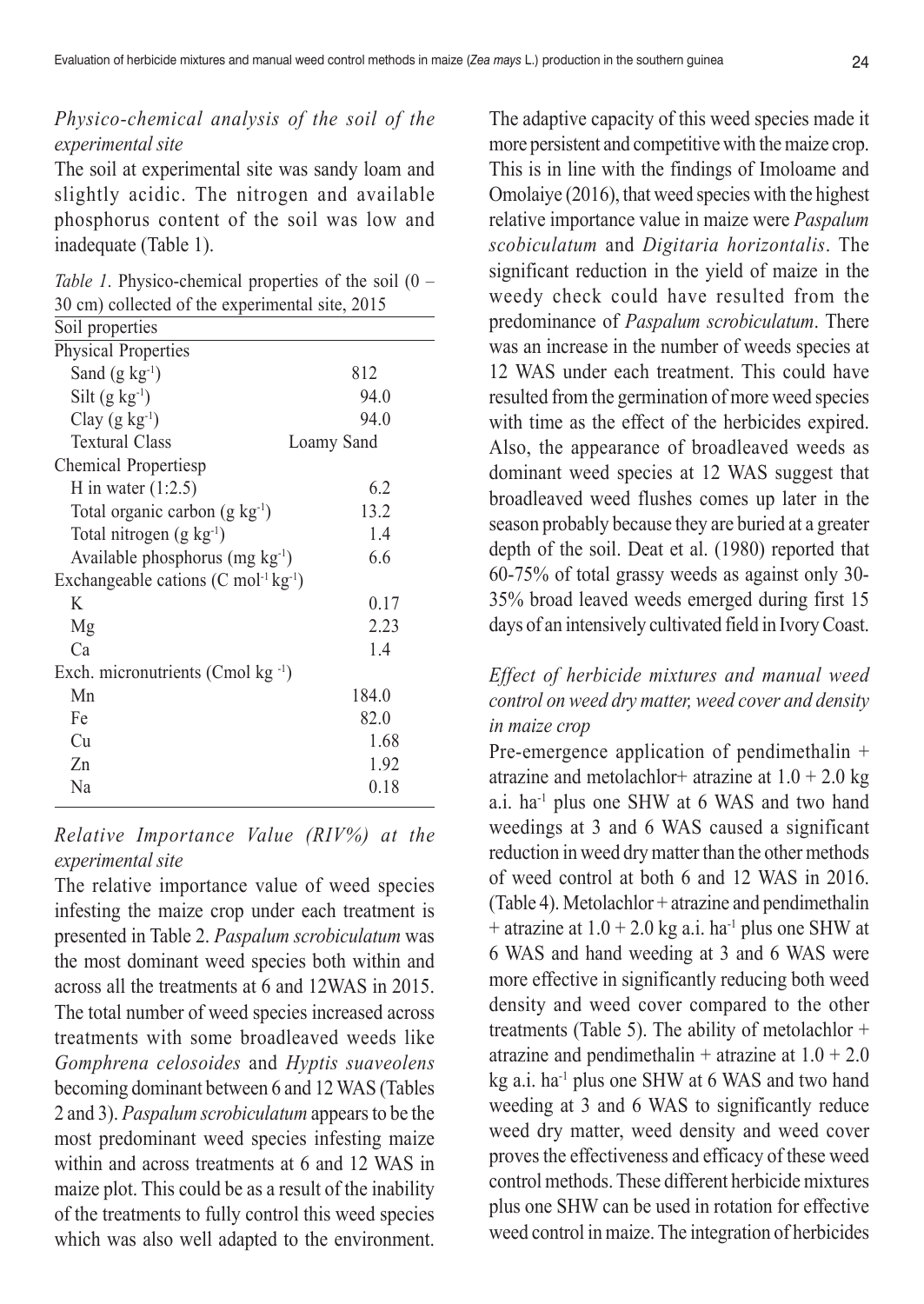|                             |             |             | Treatment      |             |             |             | (P+A+oneSHW@)   | $(M+A+oneSHW@)$ |      |       |         |
|-----------------------------|-------------|-------------|----------------|-------------|-------------|-------------|-----------------|-----------------|------|-------|---------|
|                             |             |             |                |             |             |             | $6$ WAS1.0+2.0) | $6$ WAS1.0+2.0) |      |       |         |
| Weed Species                | $P+A$       | $P+A$       | $P+A$          | $M+A$       | $M+A$       | $M+A$       | $D + A + SHW$   | $M + A + SHW$   | WAS  | Weedy | Overall |
|                             | $1.0 + 2.0$ | $2.0 + 2.5$ | $3.0 + 3.0$    | $1.0 + 2.0$ | $2.0 + 2.5$ | $3.0 + 3.0$ | $1.0 + 2.0$     | $1.0 + 2.0$     |      | Check | RIV%    |
| Grasses                     |             |             |                |             |             |             |                 |                 |      |       |         |
| Paspalum scrobiculatum      | 51.0        | 48.7        | 46.6           | 42.0        | 53.8        | 37.7        | 70.2            | 56.0            | 45.7 | 42.3  | 49.4    |
| Digitaria horizontalis      |             |             | 6.2            | 6.0         |             | 12.6        |                 | 12.5            |      | 3.6   | 4.1     |
| Setaria barbata             | 7.5         |             |                | 15          | 11.4        | 11.2        |                 | 31.5            |      | 7.0   | 8.4     |
| Rottboellia cochinchinensis | 10.9        |             |                | 12          | 26.9        | 38.6        |                 |                 |      |       | 8.8     |
| Chloris pilosa              |             |             |                |             |             |             |                 |                 | 10   |       |         |
| Sedges                      |             |             |                |             |             |             |                 |                 |      |       |         |
| Mariscus alternifolius      | 10.7        | 29.2        | 11.8           | 13.2        |             |             | 7.5             |                 | 8.5  | 10.4  | 9.1     |
| Cyperus rotundus            |             |             | $\overline{9}$ |             |             |             |                 |                 |      |       | 0.9     |
| Pycreus lanceolatum         |             | 5.4         | 4.5            |             |             |             |                 |                 | 14   | 11.4  | 3.5     |
| Kyllinga squamulata         |             | 5.4         |                |             |             |             | 7.5             |                 | 8.5  | 2.9   | 2.4     |
| Cyperus esculentus          | 6.1         |             |                |             |             |             |                 |                 |      |       | 0.6     |
| <b>Broadleaf</b>            |             |             |                |             |             |             |                 |                 |      |       |         |
| Gomphrena celosoides        | 8.8         |             | 5.5            | 6.0         | 8           |             |                 |                 | 7.0  | 9.4   | 4.5     |
| Hyptis suaveolens           |             | 6.1         | 4.8            |             |             |             |                 |                 | 6.5  | 3.2   | 2.1     |
| Aeyratum conyzoides         |             |             | 6.2            |             |             |             |                 |                 |      |       | 0.6     |
| Euphorbia heterophylla      |             |             | 5.2            |             |             |             |                 |                 |      |       |         |
| Vernonia galamensis         |             |             |                |             |             |             | 14.9            |                 |      | 6     | 2.1     |
| Ludwigia deccurens          | 6.1         |             |                |             |             |             |                 |                 |      | 34.1  | 4.0     |
| Commelina benghalensis      |             | 5.4         |                |             |             |             |                 |                 |      |       | 0.5     |
| Portulaca oleracea          |             |             |                | 6           |             |             |                 |                 |      |       | 0.6     |
| Total                       | 7           | 6           | 9              | $\tau$      | 4           | 4           | 4               | 3               | 7    | 10    |         |

*Table 2.* Relative importance value (RIV%) of weed species at the experimental site at 6 WAS, 2015

with one supplementary hoe weeding has been found to be very effective in the control of weeds and for promoting higher yields in various crops (Peer et al., 2013; Veeramani et al., 2001; Imoloame, 2014).

# *Effect of herbicide mixtures and manual weed control methods on the growth of maize*

All the herbicide treatments increased plant height significantly as compared to the weedy check at 6 WAS, however, with time at 12 WAS, hand weeding at 3 and 6 WAS gave significantly taller plants than the other treatments except metolachlor + atrazine and pendimethalin at  $1.0 + 2.0$  kg a.i. ha<sup>-1</sup> and metolachlor + atrazine at  $3.0 + 3.0$  kg a.i. ha<sup>-1</sup>, which produced comparable taller plants (Table 6). Two hand weedings at 3 and 6 WAS and the two different herbicide mixtures integrated with one SHW at 6 WAS resulted in significantly taller plants than the other treatments, probably due to their ability to significantly reduce weed infestation, which could have minimized weed competition and made sufficient growth resources (moisture, plant nutrients, light) available for utilization and better performance by maize crop. Pre-emergence application of pendimethalin + atrazine at  $1.0 + 2.0$ kg a.i. ha<sup>-1</sup> plus one SHW resulted in leaf area significantly greater than the weedy check but was comparable to the other weed control methods including two hand weedings at 9 WAS (Table 7). However, pendimethalin + atrazine and metolachlor + atrazine at  $1.0 + 2.0$  kg a.i. ha<sup>-1</sup> plus one SHW, all the rates of metolachlor  $+$  atrazine and two hoe weeding gave significantly larger leaves in both years at 12 WAS. The larger leaf area of the maize plants produced from plots treated with metolachlor + atrazine and pendimethalin + atrazine at 1.0+2.0 kg a.i. ha-1 plus one SHW at 6 WAS is an additional proof of their efficacy to promote effective weed control and the utilization of growth resources for better growth. The larger leaf area confers advantage to maize as it provides a larger surface for the capture of more solar radiation for increased photosynthesis and higher yield.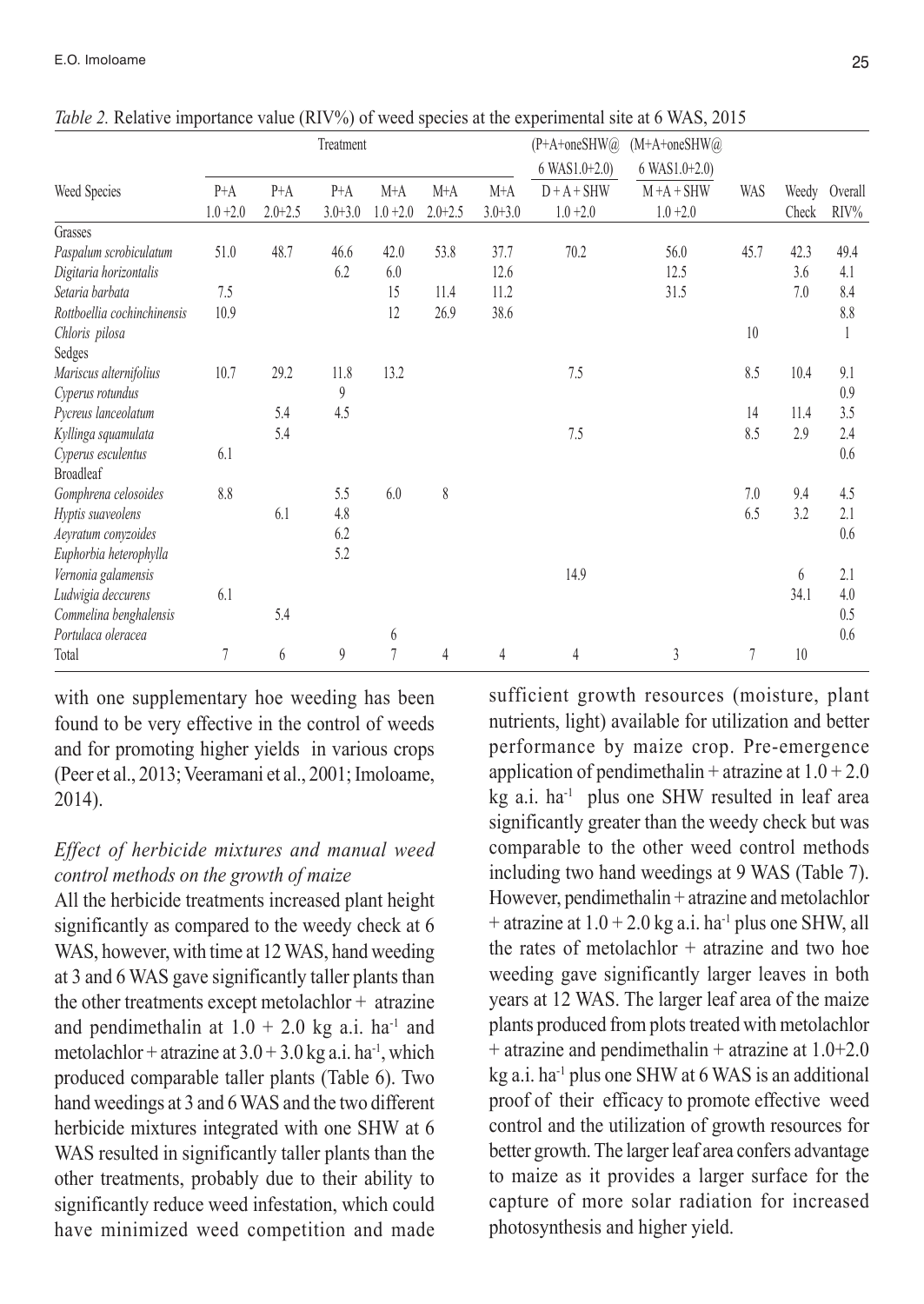|                             |             |             | Treatment   |             |             |             | $(P+A+oneSHW@)$<br>$6$ WAS1.0+2.0) | $(M+A+oneSHW@)$<br>$6$ WAS1.0+2.0) |            |       |         |
|-----------------------------|-------------|-------------|-------------|-------------|-------------|-------------|------------------------------------|------------------------------------|------------|-------|---------|
| Weed Species                | $P+A$       | $P+A$       | $P+A$       | $M+A$       | $M+A$       | $M+A$       | $D + A + SHW$                      | $M + A + SHW$                      | <b>WAS</b> | Weedy | Overall |
|                             | $1.0 + 2.0$ | $2.0 + 2.5$ | $3.0 + 3.0$ | $1.0 + 2.0$ | $2.0 + 2.5$ | $3.0 + 3.0$ | $1.0 + 2.0$                        | $1.0 + 2.0$                        |            | Check | RIV%    |
| Grasses                     |             |             |             |             |             |             |                                    |                                    |            |       |         |
| Paspalum scrobiculatum      | 29.6        | 23.2        | 21.8        | 24.8        | 21.6        | 21.5        | 27.6                               | 25.7                               | 24.4       | 12.1  | 23.2    |
| Digitaria horizontalis      |             |             |             | 14.2        | 30.0        |             |                                    |                                    | 4.7        | 16.6  | 6.6     |
| Setaria barbata             | 18.5        |             | 4.1         | 22.9        | 24.4        | 31.7        | 5.2                                | 6.5                                | 18.3       | 24.4  | 15.6    |
| Rottboellia cochinchinensis | 4.4         | 3.9         |             | 2.9         | 6.7         |             | 6.8                                | 3.4                                | 3.1        | 2.1   | 3.3     |
| Chloris pilosa              | 2.5         |             |             |             |             |             |                                    | 5.1                                | 2.7        | 1.7   | 1.2     |
| Setariapumila               | 4.9         |             |             |             |             |             |                                    |                                    |            |       | 0.5     |
| Mariscus alternifolius      |             | 3.9         |             |             |             |             |                                    |                                    |            | 2.3   | 0.62    |
| Dactylocteniumaegyptium     |             |             |             | 2.9         |             |             |                                    |                                    |            | 4.1   | 0.7     |
| Brachiariaalata             |             |             |             |             |             |             |                                    |                                    |            | 1.7   | 0.2     |
| Sedges                      |             |             |             |             |             |             |                                    |                                    |            |       |         |
| Cyperusiria                 | 2.5         |             |             |             |             |             |                                    |                                    | 2.7        | 1.7   | 1.2     |
| Cyperusrotundus             |             |             |             |             |             |             |                                    |                                    |            | 2.1   | 0.21    |
| Pycreuslanceolatum          |             |             |             | 2.9         |             |             |                                    |                                    |            |       | 0.3     |
| kyllingasquamulata          |             |             |             |             |             |             |                                    | 3.7                                |            |       | 0.4     |
| Cyperusesculentus           | 6.7         | 11          | 7.8         | 5.8         |             |             | 12.6                               | 5.7                                | 7.4        | 7.4   | 6.4     |
| Cyperusdifformis            |             |             |             |             |             |             |                                    |                                    | 2.7        | 1.7   | 0.3     |
| Killingaerecta              |             | 17          | 19.3        |             |             |             | 17                                 |                                    | 6.4        |       | 6       |
| Broad leaf                  |             |             |             |             |             |             |                                    |                                    |            |       |         |
| Gomphrena celosoides        | 3.2         |             | 14.7        | 5.3         | 3.5         | 24.5        | 6.8                                | 17.6                               | 7.0        | 5.8   | 8.8     |
| Hyptis suaveolas            | 11.6        | 16.6        | 4.5         | 5.4         | 7.2         | 11.8        | 6.8                                | 18.3                               | 8.9        | 4.2   | 8.4     |
| Euphorbia heterophilla      |             |             | 3.7         |             |             | 5.0         |                                    |                                    |            |       | 0.9     |
| Vernonia galamensis         | 5.5         | 7.4         | 5.3         | 10.2        |             | 5.7         | 13.1                               | 9.8                                | 5.8        | 5.4   | 6.8     |
| Leucas martinicensis        |             |             | 6.7         | 2.9         | 3.2         |             |                                    |                                    |            | 2.6   | 1.5     |
| Commelina benghalensis      | 10.6        | 7.1         | 12.4        |             | 3.5         |             |                                    |                                    |            |       | 4.0     |
| Hyptis lanceolata           |             |             |             |             |             |             | 3.6                                | 5.1                                |            |       | 1.3     |
| Portulaca oleracea          |             |             |             |             |             |             |                                    |                                    |            | 2.2   | 0.2     |
| Total                       | 11          | 8           | 10          | 11          | 8           | 6           | 9                                  | 10                                 | 13         | 17    |         |

*Table 3.*Relative importance value (RIV%) of weed species at the experimental site at 12 WAS, 2015

*Table 4*. Effect of herbicide mixtures and manual weed control methods on weed dry matter (kg ha<sup>-1</sup>)

| Treatment                | Rate kg                 |                    | $6$ WAS <sup>1</sup>  |                    |                     | 12 WAS               |                     |
|--------------------------|-------------------------|--------------------|-----------------------|--------------------|---------------------|----------------------|---------------------|
|                          | $a.i.$ ha <sup>-1</sup> | 2015               | 2016                  | Mean               | 2015                | 2016                 | Mean                |
| $P+A$                    | $1.0 + 2.0$             | $229.8^{a2}$       | 1647.3 <sup>b</sup>   | $938.6^{ab}$       | 537.5 <sup>ab</sup> | $2199.8^{bc}$        | 1368.6 <sup>b</sup> |
| $P+A$                    | $2.0 + 2.5$             | $234.2^a$          | 1494.2 <sup>b</sup>   | 864.2 <sup>b</sup> | $420.3^{ab}$        | $1899.8^{bc}$        | $1160.1^{bc}$       |
| $P+A$                    | $3.0 + 3.0$             | $112.5^{\circ}$    | $696.5b$ <sup>c</sup> | 404.5 <sup>b</sup> | $426.4^{ab}$        | $2177.8^{bc}$        | 1302.1 <sup>b</sup> |
| $M+A$                    | $1.0 + 2.0$             | 544.9 <sup>a</sup> | 980.0 <sup>c</sup>    | 762.4 <sup>b</sup> | 284.6 <sup>b</sup>  | $2288.9^{bc}$        | 1286.7 <sup>b</sup> |
| $M+A$                    | $2.0 + 2.5$             | $504.3^{\circ}$    | 870.0 <sup>c</sup>    | 687.1 <sup>b</sup> | $469.2^{ab}$        | 2844.5 <sup>b</sup>  | $1656.8^{ab}$       |
| $M+A$                    | $3.0 + 3.0$             | $124.4^{\circ}$    | $1228.0^{bc}$         | 676.2 <sup>b</sup> | 103.6 <sup>b</sup>  | 1433.2 <sup>cd</sup> | $1768.4^{bc}$       |
| P+A+oneSHW $@$ 6 WAS     | $1.0 + 2.0$             | 289.8 <sup>a</sup> | 66.9 <sup>d</sup>     | 178.3 <sup>b</sup> | 134.8 <sup>b</sup>  | 355.6 <sup>d</sup>   | 245.2 <sup>cd</sup> |
| $M+A+onesHW$ a@ 6WAS     | $1.0 + 2.0$             | $155.9^{\circ}$    | 185.3 <sup>d</sup>    | 170.6 <sup>b</sup> | 163.9 <sup>b</sup>  | $233.3^{d}$          | $198.6^{d}$         |
| Weeding $\omega$ 3&6 WAS |                         | $43.3^{\circ}$     | 418.7 <sup>cd</sup>   | 231.9 <sup>b</sup> | 261.5 <sup>b</sup>  | 344.5 <sup>d</sup>   | 302.9cd             |
| Weedy check              |                         | 252.9 <sup>a</sup> | $2973.6^{\circ}$      | $1613.2^a$         | 857.8a              | $4088.5^{\circ}$     | 2473.2a             |

 $P+A =$  Pendimethalin + Atrazine; M+A = Metolachlor+Atrazine; 1 = Weeks after sowing; 2 = Means in a column followed by the same alphabet (s) are not significantly different at 5% level of probability using Duncan's Multiple Range Test (DMRT).; SHW= Supplementary hoe weeding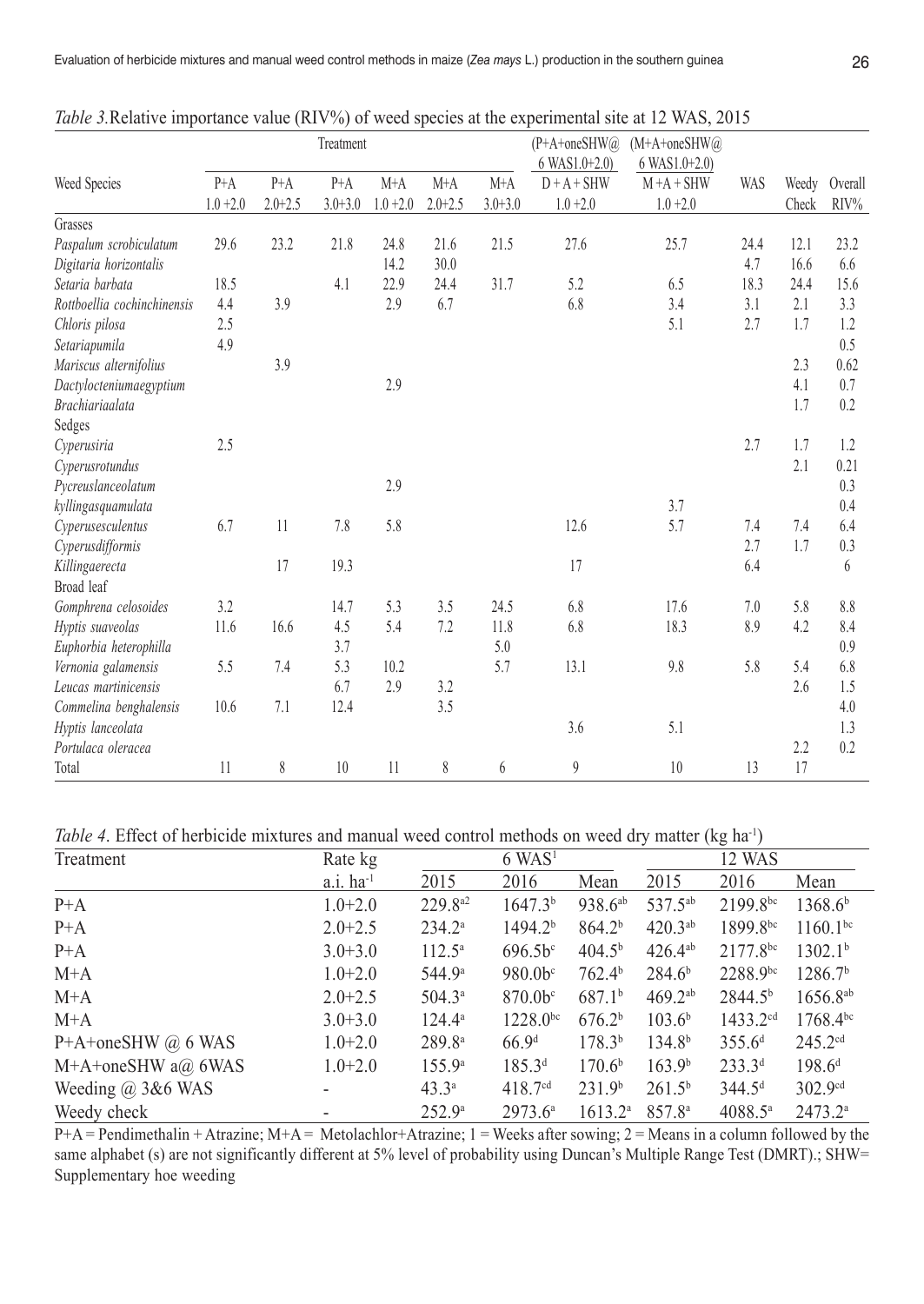| Treatment                | Rate kg           |                   | Weed density                           |                   |                   | Weed cover         |                   |
|--------------------------|-------------------|-------------------|----------------------------------------|-------------------|-------------------|--------------------|-------------------|
|                          | $a.i.$ ha $^{-1}$ |                   | per m <sup>2</sup> 12 WAS <sup>1</sup> |                   | 6 WAS             |                    |                   |
|                          |                   | 2015              | 2016                                   | Mean              | 2015              | 2016               | Mean              |
| $P+A$                    | $1.0 + 2.0$       | 18.2 <sup>b</sup> | $45.0^{b2}$                            | 31.6 <sup>b</sup> | $4.3^{b}$         | 5.7 <sup>bc</sup>  | 5.0 <sup>b</sup>  |
| $P+A$                    | $2.0 + 2.5$       | 26.1 <sup>b</sup> | 38.0 <sup>b</sup>                      | 32.0 <sup>b</sup> | 1.8 <sup>bc</sup> | 4.7 <sup>bc</sup>  | $3.3^{bc}$        |
| $P+A$                    | $3.0 + 3.0$       | $13.8^{b}$        | 52.7 <sup>b</sup>                      | 33.2 <sup>b</sup> | 1.3 <sup>c</sup>  | $4.2^{bc}$         | 2.7 <sup>bc</sup> |
| $M+A$                    | $1.0 + 2.0$       | 17.2 <sup>b</sup> | 26.0 <sup>b</sup>                      | 21.6 <sup>b</sup> | 1.5 <sup>c</sup>  | $77$ <sup>ab</sup> | $4.6^{bc}$        |
| $M+A$                    | $2.0 + 2.5$       | 30.1 <sup>b</sup> | 32.8 <sup>b</sup>                      | $31.5^{b}$        | 1.8 <sup>bc</sup> | 70 <sup>ab</sup>   | $4.4^{bc}$        |
| $M+A$                    | $3.0 + 3.0$       | $21.5^{b}$        | 41.2 <sup>b</sup>                      | 31.4 <sup>b</sup> | 1.1 <sup>c</sup>  | $6.5^{ab}$         | 3.8 <sup>bc</sup> |
| P+A+oneSHW @ 6 WAS       | $1.0 + 2.0$       | 10.2 <sup>b</sup> | $12.2^b$                               | 11.2 <sup>b</sup> | $3.3^{bc}$        | 1.3 <sup>d</sup>   | $2.3^{bc}$        |
| M+A+oneSHW @ 6WAS        | $1.0 + 2.0$       | 15.1 <sup>b</sup> | $16.5^{b}$                             | 15.8 <sup>b</sup> | 2.7 <sup>bc</sup> | 1.3 <sup>d</sup>   | 2.1 <sup>c</sup>  |
| Weeding $\omega$ 3&6 WAS |                   | $14.6^{b}$        | 20.6 <sup>b</sup>                      | 17.6 <sup>b</sup> | 1.1 <sup>c</sup>  | 2.3 <sup>cd</sup>  | 1.7 <sup>c</sup>  |
| Weedy check              |                   | 45.7 <sup>a</sup> | $147.6^{\circ}$                        | $142.2^a$         | 10.0 <sup>a</sup> | 10.0 <sup>a</sup>  | 10.0 <sup>a</sup> |

*Table 5*. Effect of herbicide mixture and manual weed control methods on weed cover score and density

 $P+A =$  Pendimethalin + Atrazine; M+A = Metolachlor+Atrazine; 1 = Weeks after sowing; 2 = Means in a column followed by the same alphabet(s) are not significantly different at 5% level of probability using Duncan's Multiple Range Test (DMRT).; SHW= Supplementary hoe weeding

*Table 6*. Effect of herbicide mixtures and manual weed control methods on plant height

|                          |                         | Plant Height (cm) |                      |                    |                    |                    |                        |  |  |  |
|--------------------------|-------------------------|-------------------|----------------------|--------------------|--------------------|--------------------|------------------------|--|--|--|
| Treatment                | Rate kg                 |                   | $6$ WAS <sup>1</sup> |                    |                    | 12 WAS             |                        |  |  |  |
|                          | $a.i.$ ha <sup>-1</sup> | 2015              | 2016                 | Mean               | 2015               | 2016               | Mean                   |  |  |  |
| $P+A$                    | $1.0 + 2.0$             | $63.3^{a}$        | $66.5^{ab}$          | 64.9 <sup>ab</sup> | $186.3^{a}$        | 159.1 <sup>b</sup> | $172.7$ <sup>bc2</sup> |  |  |  |
| $P+A$                    | $2.0 + 2.5$             | $71.5^{\circ}$    | $68.4^{ab}$          | 69.9 <sup>a</sup>  | $173.6^{\circ}$    | 158.2 <sup>b</sup> | $165.8^{bc}$           |  |  |  |
| $P+A$                    | $3.0 + 3.0$             | $58.5^{\circ}$    | 61.9 <sup>ab</sup>   | 60.2 <sup>ab</sup> | 180.9 <sup>a</sup> | 146.2 <sup>b</sup> | $163.6^{bc}$           |  |  |  |
| $M+A$                    | $1.0 + 2.0$             | $56.1^{\circ}$    | 57.9 <sup>bc</sup>   | $57.0^{bc}$        | $193.3^{a}$        | 147.5 <sup>b</sup> | $170.4^{bc}$           |  |  |  |
| $M+A$                    | $2.0 + 2.5$             | $61.3^{\circ}$    | $64.8^{ab}$          | 63.0 <sup>ab</sup> | $201.3^{a}$        | 146.2 <sup>b</sup> | 173.7 <sup>bc</sup>    |  |  |  |
| $M+A$                    | $3.0 + 3.0$             | 56.8 <sup>a</sup> | $65.1^{ab}$          | 60.9 <sup>ab</sup> | 200.9 <sup>a</sup> | 148.7 <sup>b</sup> | $174.8^{ab}$           |  |  |  |
| P+A+oneSHW @6 WAS        | $1.0 + 2.0$             | $57.7^{\circ}$    | 77.0 <sup>a</sup>    | $67.4^{ab}$        | $186.0^{\circ}$    | $172.5^{b}$        | $179.2^{ab}$           |  |  |  |
| M+A+oneSHW @ 6WAS        | $1.0 + 2.0$             | $63.3^{\circ}$    | 68.9 <sup>ab</sup>   | $65.3^{ab}$        | 203.9 <sup>a</sup> | 176.3 <sup>b</sup> | $190.1^{ab}$           |  |  |  |
| Weeding $\omega$ 3&6 WAS |                         | 59.3 <sup>a</sup> | $76.1^{ab}$          | $67.7^{ab}$        | 190.2 <sup>a</sup> | 217.1 <sup>a</sup> | 203.7 <sup>a</sup>     |  |  |  |
| Weedy check              |                         | 50.8 <sup>a</sup> | $54.1^\circ$         | $52.5^\circ$       | $165.3^{\circ}$    | $148.6^{b}$        | $156.9^{\circ}$        |  |  |  |

 $P+A =$  Pendimethalin + Atrazine; M+A = Metolachlor+Atrazine; 1 = Weeks after sowing; 2 = Means in a column followed by the same alphabet (s) are not significantly different at 5% level of probability using Duncan's Multiple Range Test (DMRT).; SHW= Supplementary hoe weeding

# *Effect of herbicide mixtures and manual weeding on grain yield of maize*

Two hoe weedings at 3 and 6 WAS produced grain yields that were comparable to metolachlor + atrazine and pendimethalin+ atrazine at  $1.0 + 2.0$  $kg$  a.i. ha<sup>-1</sup> plus one SHW at 6 WAS, but was significantly higher than the rest of the treatments and the weedy check in both years (Table 8). This is probably a result of better weed control provided by these treatments which gave rise to better growth and higher grain yields.. This result is similar to that of Imoloame (2014) andVeeramani et al. (2001), who reported increase in grain yield as a result of the use of herbicide application plus one SHW.

# *Economic assessment of the use of different methods of weed control*

The highest grain yield of maize  $(2,814 \text{ kg ha}^{-1})$  was obtained from plots treated with pre-emergence application of metolachlor + atrazine at  $1.0 + 2.0$  $kg$  a.i. ha<sup>-1</sup> plus one SHW followed by pendimethalin + atrazine at  $1.0 + 2.0$  kg a.i. ha<sup>-1</sup>, while the least yield  $(1862 \text{ kg ha}^{-1})$  was produced by metolachlor + atrazine at  $2.0+2.5$  kg a.i. ha<sup>-1</sup> in 2015 (Table 9). However in 2016, hand weeding at 3 and 6 WAS resulted in the highest maize yield (3,028 and 2782 kg ha<sup>-1</sup>) followed by metolachlor + atrazine at  $1.0+2.0$  kg a.i. ha<sup>-1</sup> plus one supplementary hoe weeding at 6 WAS (1956 and 2385 kg ha<sup>-1</sup>).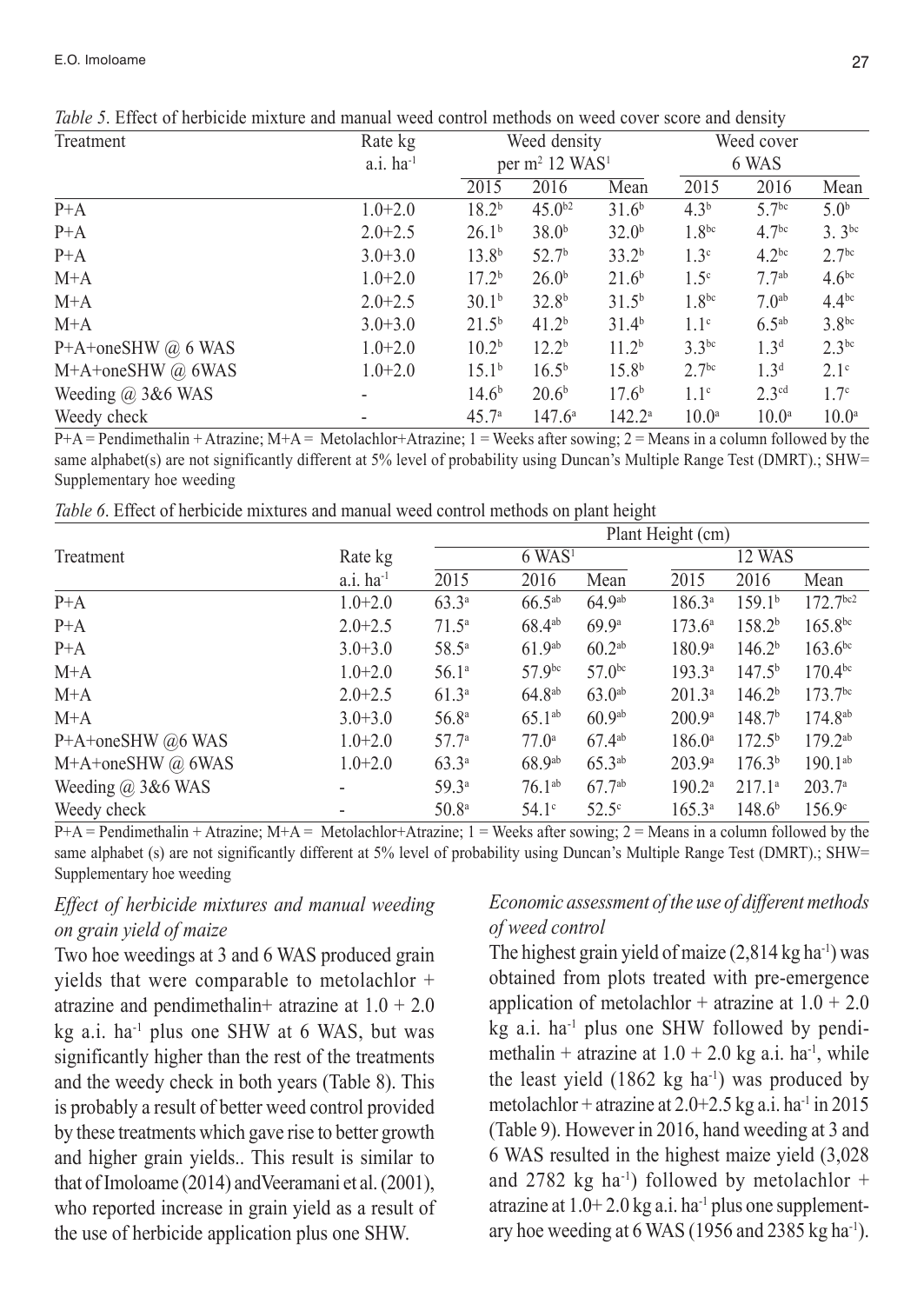| Treatment             | Rate kg       | Leaf Area $(cm2)$   |                     |                    |                     |                       |                    |  |  |  |
|-----------------------|---------------|---------------------|---------------------|--------------------|---------------------|-----------------------|--------------------|--|--|--|
|                       | $a.i.ha^{-1}$ |                     | 9 WAS               |                    |                     | $12$ WAS <sup>1</sup> |                    |  |  |  |
|                       |               | 2015                | 2016                | Mean               | 2015                | 2016                  | Mean               |  |  |  |
| $P+A$                 | $1.0 + 2.0$   | $401.4a^2$          | $200.3^{ab}$        | 300.8 <sup>a</sup> | $324.4^{bc}$        | $219.5^{b}$           | $271.9^{ab}$       |  |  |  |
| $P+A$                 | $2.0 + 2.5$   | $364.4^{ab}$        | $218.9^{ab}$        | 291.7 <sup>a</sup> | $281.2^{bc}$        | $273.3^{b}$           | $277.3^{ab}$       |  |  |  |
| $P+A$                 | $3.0 + 3.0$   | 378.0 <sup>ab</sup> | $218.5^{ab}$        | $298.3^{a}$        | $325.4^{bc}$        | 278.6 <sup>b</sup>    | $302.0^{ab}$       |  |  |  |
| $M+A$                 | $1.0 + 2.0$   | $325.2^{ab}$        | $200.1^{ab}$        | 262.7 <sup>a</sup> | 341.7 <sup>ab</sup> | 258.1 <sup>b</sup>    | 299.9ab            |  |  |  |
| $M+A$                 | $2.0 + 2.5$   | $326.2^{ab}$        | 200.9a <sup>b</sup> | $263.6^{\circ}$    | $340.2^{ab}$        | 270.1 <sup>b</sup>    | 305.1a             |  |  |  |
| $M+A$                 | $3.0 + 3.0$   | 334.3 <sup>ab</sup> | $176.2^{ab}$        | $255.2^{\circ}$    | 395.9a              | 267.6 <sup>b</sup>    | 331.8 <sup>a</sup> |  |  |  |
| P+A+oneSHW @ 6 WAS    | $1.0 + 2.0$   | $393.5^{\circ}$     | $244.4^{\circ}$     | 318.9 <sup>a</sup> | $276.1^{bc}$        | $304.4^{ab}$          | $290.3^a$          |  |  |  |
| M+A+oneSHW@6WAS       | $1.0 + 2.0$   | $382.6^{ab}$        | $230.1^{ab}$        | $306.4^{\circ}$    | 343.7 <sup>ab</sup> | 282.9 <sup>b</sup>    | 313.3 <sup>a</sup> |  |  |  |
| Weeding $(a)$ 3&6 WAS |               | 347.9ab             | $199.6^{ab}$        | 273.8 <sup>a</sup> | $298.8^{bc}$        | $395.5^{\circ}$       | 347.1a             |  |  |  |
| Weedy check           |               | 300.3 <sup>b</sup>  | 149.6 <sup>b</sup>  | 224.9 <sup>a</sup> | $255.0^{\circ}$     | 201.4 <sup>b</sup>    | 228.2 <sup>b</sup> |  |  |  |

*Table 7*. Effect of herbicide mixtures and manual weed control methods on leaf area

 $P+A =$  Pendimethalin + Atrazine;  $M+A =$  Metolachlor+Atrazine; 1 = Weeks after sowing; 2 = Means in a column followed by the same alphabet (s) are not significantly different at 5% level of probability using Duncan's Multiple Range Test (DMRT).; SHW= Supplementary hoe weeding

Hand weeding at 3 and 6 WAS was the most expensive method of weed control per hectare  $(N127,300 \text{ ha}^{-1})$  among the treatments, while the lowest (N107,300) was from weedy plots in both years. This result is corroborated by the findings of Imoloame (2014) and Adigun and Lagoke (2003) that manual weeding is very expensive. In 2015, metolachlor + atrazine at  $1.0 + 2.0$  kg a.i. ha<sup>-1</sup>plus one SHW at 6 WAS followed by two hand weeding at 3 and 6 WAS and pendimethalin + atrazine at 1.0  $+ 2.0$  kg a.i. ha<sup>-1</sup> plus one SHW at 6 WAS generated the highest income (N337, 776) (N304, 440) and  $(N271,020)$  ha<sup>-1</sup> respectively, while weedy check resulted in the lowest income (N81, 108). However

*Table 8*. Effect of herbicide mixtures and manual weed control methods on grain yield

| Treatment                       | Rate kg                 | Grain Yield (kg ha <sup>-1</sup> ) |                                           |                      |  |  |  |
|---------------------------------|-------------------------|------------------------------------|-------------------------------------------|----------------------|--|--|--|
|                                 | $a.i.$ ha <sup>-1</sup> | 2015                               | 2016                                      | Mean                 |  |  |  |
| $P+A$                           | $1.0 + 2.0$             |                                    | 2333.3 <sup>a2</sup> 1300.8 <sup>bc</sup> | 1817.1bc             |  |  |  |
| $P+A$                           | $2.0 + 2.5$             | 2396.3ª                            | 792.3 <sup>c</sup>                        | 1594.3bc             |  |  |  |
| $P+A$                           | $3.0 + 3.0$             | 2096.3a                            | 506.8 <sup>c</sup>                        | 1301.5cd             |  |  |  |
| $M+A$                           | $1.0 + 2.0$             | 1999.9 <sup>a</sup>                | $253.4^{\circ}$                           | 1126.7 <sup>de</sup> |  |  |  |
| $M+A$                           | $2.0 + 2.5$             | 1862.9 <sup>a</sup>                | $481.8^{\circ}$                           | 1172.4 <sup>de</sup> |  |  |  |
| $M+A$                           | $3.0 + 3.0$             | 2258.5 <sup>a</sup>                | 450.1°                                    | 1304.7 <sup>cd</sup> |  |  |  |
| P+A+oneSHW @ 6 WAS <sup>1</sup> | $1.0 + 2.0$             | 2258.5ª                            | 1831.9 <sup>b</sup>                       | $2045.7^{ab}$        |  |  |  |
| M+A+oneSHW <sup>3</sup> @ 6WAS  | $1.0 + 2.0$             | 2814.8 <sup>a</sup>                | 1956.6 <sup>b</sup>                       | 2385.7ab             |  |  |  |
| Weeding $(a)$ 3&6 WAS           |                         | $2537.0^a$                         | 3028.3ª                                   | 2782.7 <sup>a</sup>  |  |  |  |
| Weedy check                     |                         | 695.9 <sup>b</sup>                 | 591.2°                                    | $633.6^{\circ}$      |  |  |  |

 $P+A =$  Pendimethalin + Atrazine;  $M+A =$  Metolachlor+Atrazine; 1 = Weeks after sowing;  $2 =$  Means in a column followed by the same alphabet (s) are not significantly different at 5% level of probability using Duncan's Multiple Range Test (DMRT).; SHW= Supplementary hoe weeding

in 2016, higher income was obtained from two hand weeding at 3 and 6 WAS (N666, 336) and (N485, 388) ha<sup>-1</sup> respectively, followed by metolachlor + atrazine at  $1.0 + 2.0$  kg a.i. ha<sup>-1</sup> plus one SHW at 6 WAS (N430, 452) and (N384, 114). The lowest revenue was got from metolachlor + atrazine at 1.0  $+ 2.0$  kg a.i. ha<sup>-1</sup> (N55, 784 and N147, 886 ha<sup>-1</sup>). Metolachlor + atrazine at  $1.0 + 2.0$  kg a.i. ha<sup>-1</sup> plus one SHW at 6 WAS generated the highest income in 2015, because of its ability to produce higher grain yield of maize. However, in 2016 two hoe weeding produced the highest grain yield and therefore gave higher revenue.

The highest gross margin per profit (N358,088) ha<sup>-1</sup> resulted from the plots that were manually weeded 3 and 6 WAS, followed by metolachlor + atrazine at  $1.0 + 2.0$  kg a.i. ha<sup>-1</sup> plus one SHW at 6 WAS ( $N259,284$ ) ha<sup>-1</sup>, while the lowest profit per gross margin  $(N-1,714)$  ha<sup>-1</sup> was recorded for weedy check and metolachlor + atrazine at  $1.0 + 2.0$  kg a.i.  $ha^{-1}$  (N31,056) (Table 9). This is similar the findings of Imoloame (2014) who recommended the pre-emergence application of metolachlor+diuron at  $1.5 + 0.5$  kg a.i. ha<sup>-1</sup> plus one SHW at 6 WAS for higher yield, profitability and economic returns in soybean production.

Weedy check followed by metolachlor + atrazine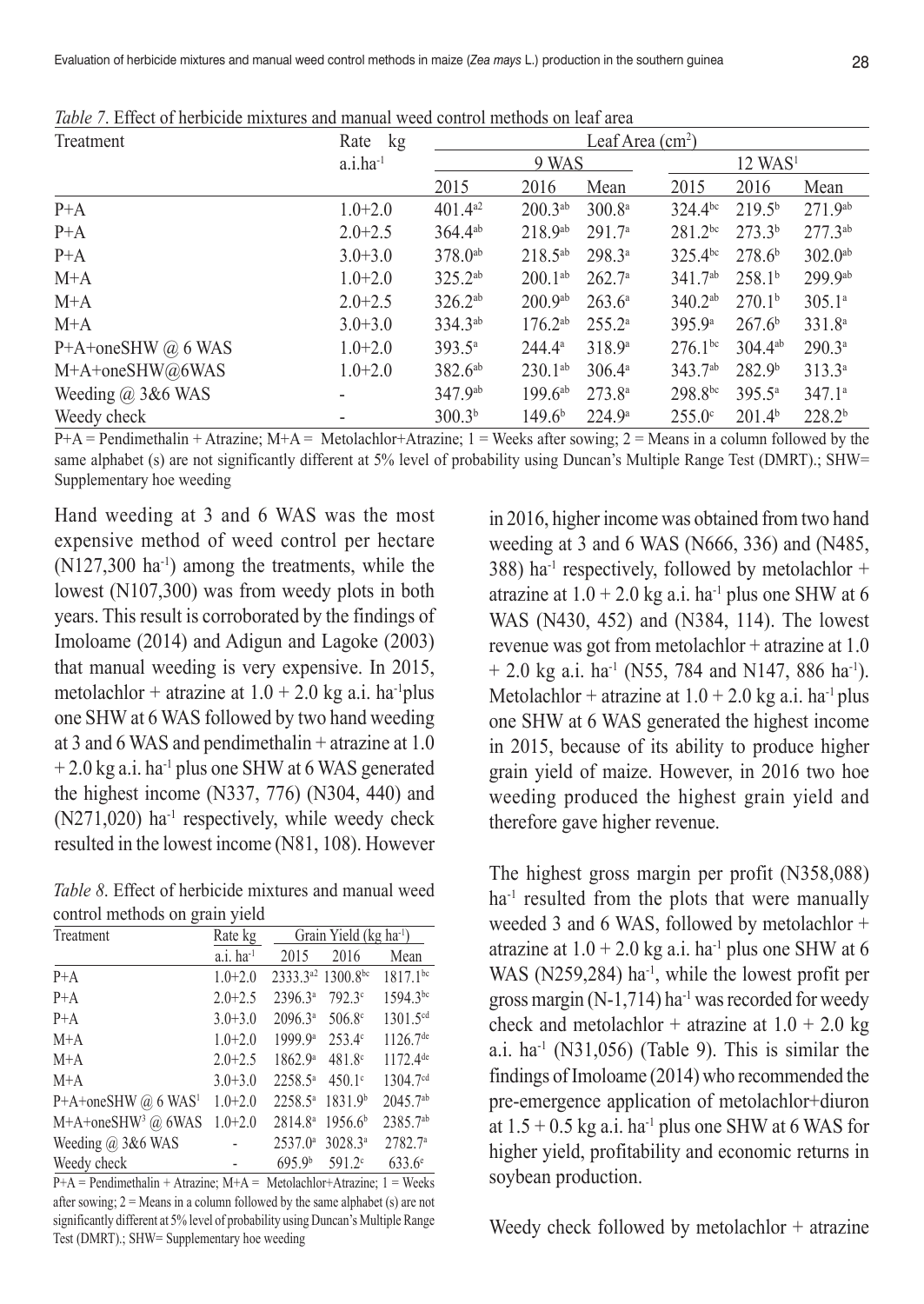| Treatment                       | Rate kg                 | Grain Yield                                         |                    | Cost of Production                        |                                                                         |                                                                 | <b>Total Revenue</b>                                            |      |                       | Gross  |                     | Cost Benefit Ratio |                           |
|---------------------------------|-------------------------|-----------------------------------------------------|--------------------|-------------------------------------------|-------------------------------------------------------------------------|-----------------------------------------------------------------|-----------------------------------------------------------------|------|-----------------------|--------|---------------------|--------------------|---------------------------|
|                                 | $a.i.$ ha <sup>-1</sup> | $kg$ ha <sup>-1</sup>                               |                    |                                           |                                                                         |                                                                 |                                                                 |      |                       | Margin |                     |                    |                           |
|                                 |                         | 2015                                                | 2016               | 2015                                      | 2016                                                                    | Mean                                                            | 2015                                                            | 2016 | Mean                  |        | 2015                | 2016               | Mean                      |
| $P+A$                           |                         | $1.0+2.0$ 2333.3 <sup>a1</sup> 1300.8 <sup>bc</sup> |                    | 117.500                                   | 117.500                                                                 |                                                                 | 117,500 279,996 286,176 283,086 165,586 1:0.420 1:0.441         |      |                       |        |                     |                    | 1:0.415                   |
| $P+A$                           |                         | $2.0+2.5$ 2396.3 <sup>a</sup> 792.3 <sup>c</sup>    |                    | 122,460                                   | 122,460                                                                 |                                                                 | 122.460 287.556 174.306 230.931 108.471 1:0.430 1:0.703         |      |                       |        |                     |                    | 1:0.530                   |
| $P+A$                           |                         | $3.0 + 3.0$ $2096.3^{\circ}$                        | 506.8 <sup>c</sup> | 126.680                                   | 126.680                                                                 |                                                                 | 126.680 251.556 111.496 181.526 546.846 1:0.504 1:0.136         |      |                       |        |                     |                    | 1:0.697                   |
| $M+A$                           |                         | $1.0+2.0$ 1999.9 <sup>a</sup> 253.4 <sup>c</sup>    |                    | 116.830                                   | 116.830                                                                 |                                                                 | 116,830 239,988 55,748 147,886 31,056                           |      |                       |        |                     | $1:0.487$ 1:2.096  | 1:0.790                   |
| $M+A$                           |                         | $2.0 + 2.5$ 1862.9 <sup>a</sup>                     | $481.8^{\circ}$    | 119.420                                   | 119.420                                                                 |                                                                 | 119.420 223.584 105.996 164.790 45.370                          |      |                       |        |                     | $1:0.534$ 1:1.126  | 1:0.725                   |
| $M+A$                           |                         | $3.0 + 3.0$ $2258.5^{\circ}$                        | $450.1^{\circ}$    | 121.987                                   | 121.987                                                                 |                                                                 | 121.987 259.104 99.022 179.063 57.076                           |      |                       |        | $1:0.471$ $1:1.232$ |                    | 1:0.681                   |
| $P+A+one$                       |                         | $1.0+2.0$ 2258.5 <sup>a</sup> 1831.9 <sup>b</sup>   |                    | 125.500                                   | 125.500                                                                 | 125,500 271,020 403,018 337,020 211,520 1:0.463 1:0.311 1:0.372 |                                                                 |      |                       |        |                     |                    |                           |
| $SHW2$ ( $\hat{\omega}$ ) 6 WAS |                         |                                                     |                    |                                           |                                                                         |                                                                 |                                                                 |      |                       |        |                     |                    |                           |
| $M+A+one$                       |                         |                                                     |                    | $1.0+2.0$ $2814.8^a$ $1956.6^b$ $124.830$ | 124,830 124,830 337,776 430,452 384,114 259,284 1:0.370 1:0.290 1:0.324 |                                                                 |                                                                 |      |                       |        |                     |                    |                           |
| SHW @ 6WAS                      |                         |                                                     |                    |                                           |                                                                         |                                                                 |                                                                 |      |                       |        |                     |                    |                           |
| Weeding $(a)$                   |                         | $2537.0^{\circ}$                                    | $3028.3^{\circ}$   | 127.300                                   | 127.300                                                                 |                                                                 | 127,300 304,440 666,336 485,388 358,088 1:0.418 1:0.191 1:0.261 |      |                       |        |                     |                    |                           |
| 3&6 WAS                         |                         |                                                     |                    |                                           |                                                                         |                                                                 |                                                                 |      |                       |        |                     |                    |                           |
| weedycheck                      |                         | 695.9 <sup>b</sup>                                  | $591.2^{\circ}$    | 107.300                                   | 107.300                                                                 | 107,300 81,108                                                  |                                                                 |      | 130.064 105.586 1.714 |        |                     |                    | $0:1.123$ 1:0.825 1:1.016 |

*Table 9*. Economic assessment of herbicide mixtures and manual weed control in the production of maize, 2015 and 2016

Calculation of total revenue is based on 120 kg<sup>-1</sup> in 2015 and 220 kg<sup>-1</sup> in 2016.;P+A = Pendimethalin + Atrazine; M+A = Metrolachlor + Atrazine WAS = Weeds After Sowing;  $1 =$  Means in a column followed by the same alphabet (s) are not significantly different at 5% level of probably using Duncan's Multiple Range Test (DMRT).; SHW= Supplementary hoe weeding

at  $2.0 + 2.5$  kg a.i. ha<sup>-1</sup> had the highest cost-benefit ratio  $(1: 1.323)$  and  $(1:0.534)$  respectively, while the lowest cost-benefit ratio was from the plot treated with pre-emergence application of metolachlor + atrazine at  $1.0 + 2.0$  kg a.i. ha<sup>-1</sup> plus one SHW at 6 WAS in 2015. However, in 2016 two hand weedings at 3 and 6 WAS resulted in the lowest cost-benefit ratio (1:0.191) and (1:0.261), closely followed by metolachlor + atrazine and pendimethalin + atrazine at  $1.0 + 2.0$  kg a.i. ha<sup>-1</sup> plus one SHW at 6 WAS. (1:0.290, 1:0.324, 1:0.311, 1:0.372) respectively. The highest cost-benefit ratio came from the plot treated with metolachlor + atrazine at  $1.0 + 2.0$  kg a.i. ha<sup>-1</sup> (1:2.096 and 1:0.790), metolachlor + atrazine at  $3.0+3.0$  kg a.i. ha<sup>-1</sup> (1:.1.123 and 1.0.681), pendimethalin + atrazine at  $3.0+3.0$  kg a.i. ha<sup>-1</sup> (1:1.136 and 1:0.697) and the weedy check  $(1:0.825$  and  $1:1.016$ ). Metolachlor + atrazine at 1.0+2.0 kg a.i. ha-1 plus one SHW at 6 WAS had the lowest cost-benefit ratio followed by two hand weedings at 3 and 6 WAS in 2015. This is an indication that the aforementioned method of weed control is more beneficial financially than manual weeding and other treatments This is in line with the findings of Nazeer et al. (2004) who recommended Buctril-M herbicide over hoe weeding for the management of broadleaf weeds in

wheat as a result of the ability of herbicide to produce higher grain yield compared with hoe weeding and the attractive benefit-cost ratio. However, in 2016, hand weeding at 3 and 6 WAS, followed by metolachlor + atrazine and pendimethalin + atrazine at  $1.0+2.0$  kg a.i. ha<sup>-1</sup> gave the lowest cost- benefit ratio. Despite the good performance of two hand weedings, it is considered to be very strenuous and associated with a lot of drudgery. Therefore, metolachlor + atrazine and pendimethalin +atrazine at  $1.0 + 2.0$  kg a.i. ha<sup>-1</sup> integrated with a SHW at 6 WAS may serve as a suitable alternative to two hand weedings.

It can therefore be concluded that metolachlor + atrazine and pendimethalin + atrazine at  $1.0+2.0$  kg a.i. ha-1 plus one SHW at 6 WAS can serve as alternatives to two hand weedings at 3 and 6 WAS for effective weed control and the promotion of higher yield and economic returns in the production of maize in the southern Guinea savanna of Nigeria.

# **References**

Adigun, J.A. and Lagoke, S.T.O. 2003.Weed control in transplanted rain fed and irrigated tomato in the Nigerian. Savanna Nigerian J. weed Sci., 16:23–29.